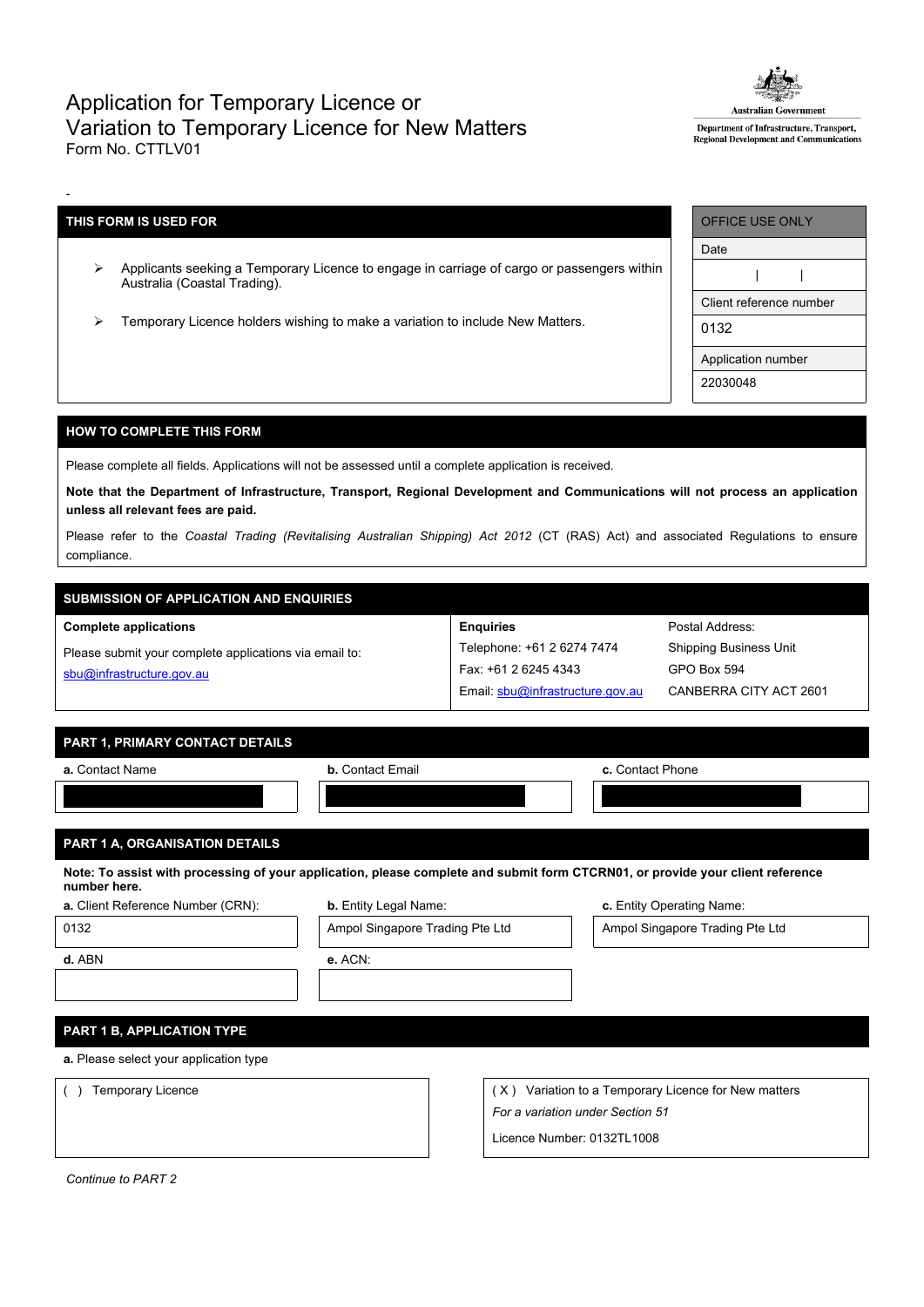|                                 | <b>PART 2, VOYAGE DETAILS</b> |                 |                |                                 |           |                                      |                                    |                                                           |               |                               |                                               |
|---------------------------------|-------------------------------|-----------------|----------------|---------------------------------|-----------|--------------------------------------|------------------------------------|-----------------------------------------------------------|---------------|-------------------------------|-----------------------------------------------|
| <b>Category of</b><br>trade $1$ | Cargo description             | Load port       | Discharge port | Volume /<br>amount <sup>2</sup> |           | Expected<br>loading date<br>dd/mm/yy | <b>Vessel</b><br>name <sup>3</sup> | <b>Vessel</b><br>capacity/size<br>$($ gross tonnes) $3 +$ | Vessel type 3 | <b>Dangerous</b><br>goods $4$ | <b>Relationship to</b><br>Vessel <sup>5</sup> |
| Petroleum                       | Petroleum<br>Clean            | <b>Brisbane</b> | Geelong        | 15000                           | <b>MT</b> | 14/03/2022                           |                                    |                                                           |               | <b>Yes</b>                    |                                               |